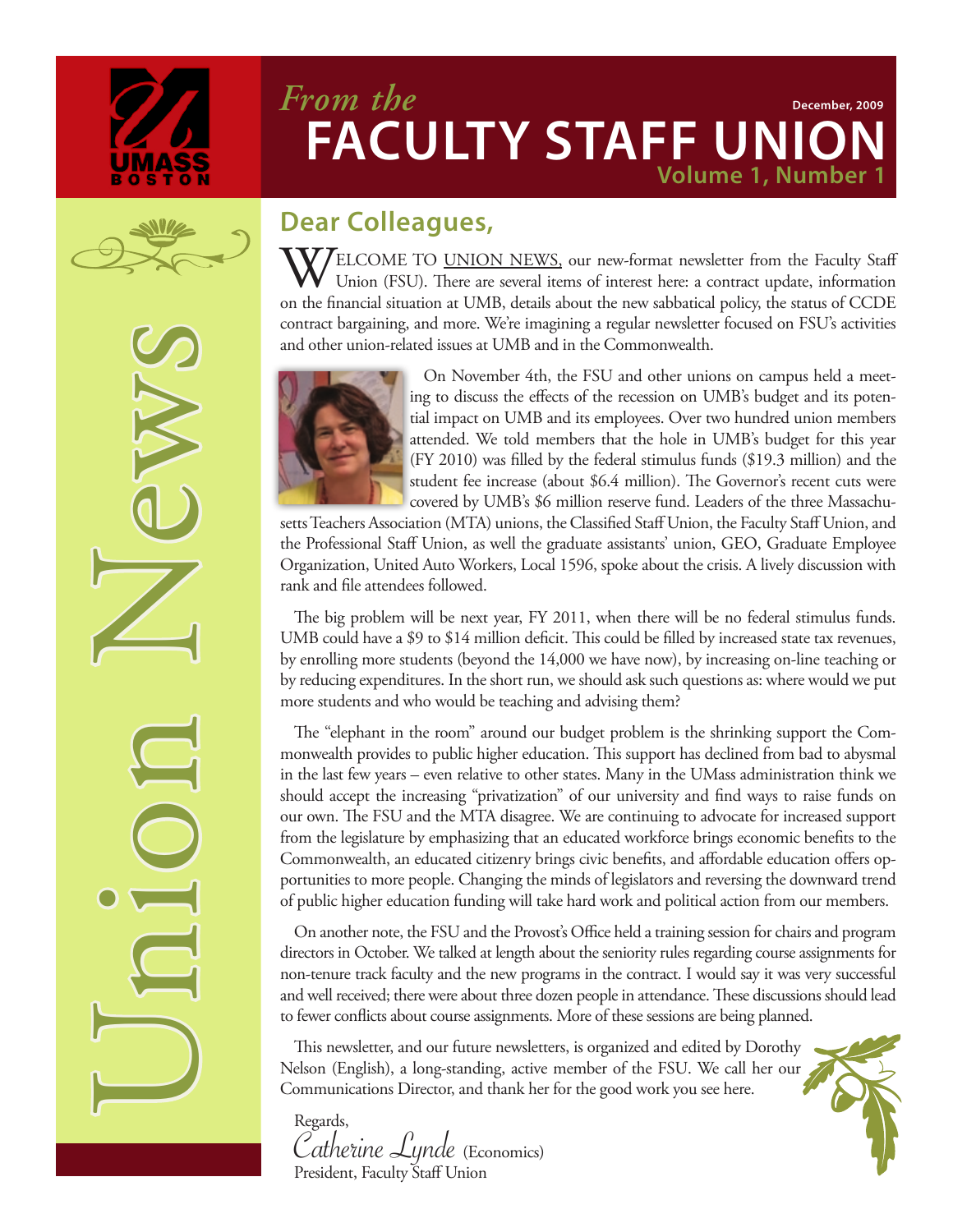## **Bargaining for Continuing Ed. Faculty**

#### *John Hess, English and Kathy Kogan, Psychology*

ANY GAINS HAVE BEEN WON for continuing education faculty in **L** recent years bringing people's benefits and pay scale more in line with the main unit (the main unit refers to all faculty members who teach regular, 'day' courses). The bargaining committee for Continuing Corporate Distance Education meets regularly, aiming towards a new contract for the years 2009 – 2012. We are currently in negotiations with the university for improved working conditions and monetary rewards.

Ten years ago (1999) non-tenure track (NTT) faculty organized to gain health insurance, and to improve our standard of living and working conditions. That campaign was a turning point for NTT faculty after years of teaching without these benefits. As a result of the efforts of many tenacious union members, non-tenured and tenured, and members of the administration, a career as an NTT lecturer will never make you rich but will not leave you in penury and could provide you with a pension.

After we won benefited status for NTT faculty in the main unit, we turned our attention to the separate contract for Continuing, Corporate, Distance Education unit (CCDE). We entered into negotiations with the university once our local, the Faculty Staff Union (FSU) won the election to represent CCDE faculty. Our initial goals were job security, proper class assignment procedure, and monetary rewards equal to the day programs. Since the first contract was settled in 2002, our goals have been refined, and as a result of bargaining, the benefits for CCDE faculty have become more aligned with the main unit.

Job security was improved with the establishment of priority lists, one for fall and spring, one for winter and one for summer. Courses are assigned according to the individual's position on the department's priority list, a published document. The uncertainty over whether one would be teaching the next semester was largely removed for CCDE faculty, who now have contractual protection. Another major gain for CCDE faculty is that for **Colleagues enjoy dessert at a Brookline caucus.**fall and spring semester, once people reach



benefited status, they are essentially entered into the main unit. This means that CCDE instructors are paid according to the main unit scale for fall and spring courses. This is an enormous achievement. For those people, CCDE courses, once excluded from counting toward a pension, now count. Alas, summer and winter instructors receive the basic CCDE per course salary of \$3950. We are working on increasing that salary.

Money has always been a problem, but the FSU has been able to secure regular if unspectacular salary increases for both main unit and CCDE faculty, including a \$150 bump in per course salary for all CCDE faculty who have taught 24 or more courses.

The bargaining team regularly updates faculty by email and will continue to hold open meetings to receive input from members. We hope to improve our financial rewards, to clarify the course assignments and priority pools, and to make the language of the contract more comprehensible. Although things are far from settled we can promise that when we have finished our work with this contract, CCDE faculty and FSU members will have a readable contract to examine before we all vote on ratification.

#### **NON-TENURE TRACK CAUCUS: COMING TOGETHER AT BROOKLINE MEETINGS** *Kathy Kogan, Psychology and Amy Todd, Anthropology*

**A** PPROXIMATELY SIX YEARS<br>
TENURE TRACK (NTT) feelth TENURE TRACK (NTT) faculty, began holding off-campus meetings on Friday evenings at Kathy Kogan's place in Brookline. Some had worked on the successful campaign to secure health insurance for adjunct faculty. These meetings continue to offer a relaxed environment to discuss common concerns about our work at UMB, boost our spirits, inspire us to continue to improve conditions for faculty working outside the tenure system and increase our integration into the university community.

Born in the spirit of a grass-roots organization, the NTT faculty caucus functions

> in an advisory capacity to the Faculty Staff Union (FSU). Our meetings address such issues as retirement benefits, inclusion in university governance, fairness in course assignments, and initiatives to increase our visibility within the University. Through the caucus, Hidden Treasures was developed and launched in the Spring of

2009. The event, which showcases the creative, scholarly and teaching achievements of NTT faculty, will be repeated in April 2010, drawing from NTT faculty throughout the university with Provost Langley's enthusiastic support.

Faculty who attend the meetings range from senior lecturers serving on the FSU Executive Committee to new instructors with little or no union experience. Most participants are from the College of Liberal Arts. We are eager to include faculty from other colleges on campus. Here is the link to join the caucus wikispace. It works best if you use your UMB email.

**http://nttfaculty.wikispaces.umb.edu/**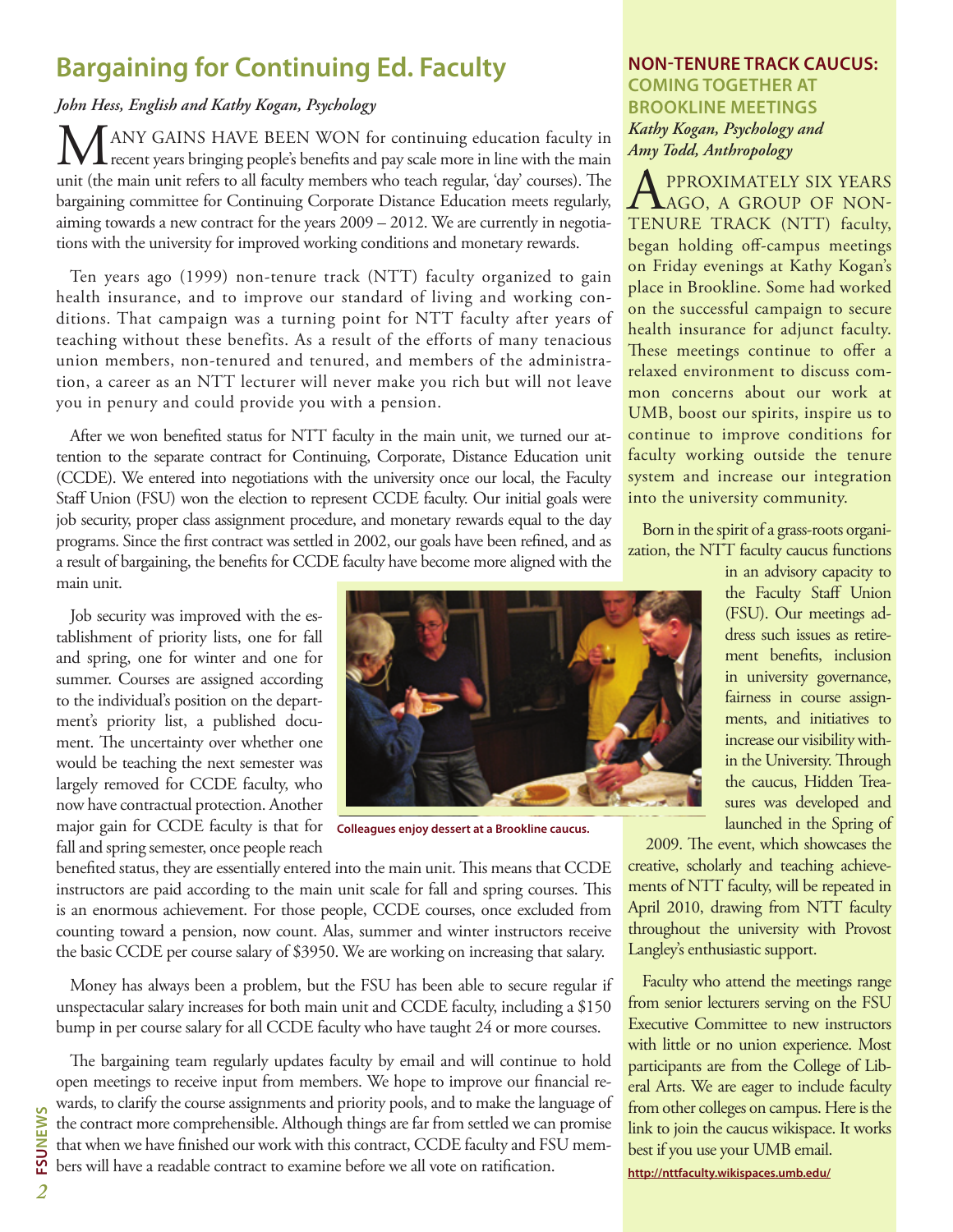#### **Mike Capuano, Forceful Advocate for Public Education MASSACHUSETTS TEACHERS ASSOCIATION ENDORSES CAPUANO FOR SENATOR** *Party Primaries December 8*

UR UNION, the Massachu-<br>setts Teachers Association Association (MTA), has endorsed Representative Mike Capuano for Democratic nominee for the Senate seat to replace Ted Kennedy. The party primaries will be held on December 8. The winners will run in the election for the U.S. Senate on January 19. On October 17 the MTA Candidate Recommendation Committee conducted separate interviews with Martha Coakley, Alan Khazei, Stephen Pagliuca, and Capuano at a hotel in Framingham.

In my capacity as a member of this committee, I can vouch for the out-

#### *Phil Chassler, American Studies*

come of these interviews although I am pledged not to divulge the details. Capuano, of all the candidates, spoke most forcefully for public education. He supports key MTA issues like more funding for public education and he is unambiguously opposed to non-union charter schools and teaching to test. In addition, he was one of the few congress persons who voted against the invasion of Iraq (he also voted against the Patriot Act). After several years of debate at annual meetings, the MTA voted two years ago to oppose this costly and disastrous war. Capuano struck me as feisty, confident, and knowledgeable — worthy of your vote. He is much more "on point" in person than he may appear on TV or at other nerve-wracking venues.

This committee also usually interviews candidates for state senator and representative as well as other statewide offices. For the coming election for the U.S. Senate all the candidates were invited although only the Democratic candidates chose to be interviewed. The candidates were given written questionnaires to complete concerning their stands on MTA issues. Committee members read their responses. Our in-person interviews were based on the candidates' answers.

NEW FLEXIBLE SABBATICAL POLICY<br>
THE NEW CONTRACT INCLUI<br>
change in the UMB sabbatical policy.<br>
ously, tenured faculty accumulated credit<br>
a sabbatical for each year of full time work,<br>
allowed a sabbatical semester at full THE NEW CONTRACT INCLUDES A<br>
change in the UMB sabbatical policy. Previously, tenured faculty accumulated credit toward a sabbatical for each year of full time work, which allowed a sabbatical semester at full pay every seventh year. Under the new policy this credit can now be applied to a sabbatical that would be taken when opportunities arise rather than specifically only during the seventh year. The sabbatical payment would vary with the number of credits; thus a sabbatical taken in the fifth year would lead to a salary of two-thirds of your full salary for a semester, and a sabbatical taken in year fourteen would lead to a full year at full pay. This new policy also prevents the loss of future sabbatical credit if a sabbatical is put off beyond the seven years.

#### **CONTRACT UPDATE**

WE AGREED TO A THREE-YEAR contract starting July 1, 2009, and, as you know, we haven't seen the salary increases negotiated in that contract. The Governor forwarded the approved contract to the legislature but the supplemental appropriations bill that would have funded our raises now languishes in the House Ways and Means Committee. We may be asking for some help to pry that bill loose.

#### *Some elements of the contract that have been implemented:*

- **• The University Salary Anomalies Committee has begun its work.**
- **• We will soon receive official notification of our individual allocation of Research and Educational Support Funds (formerly, Professional Development Funds). These funds are made available from the unspent funds from the previous year,so we had to wait for the administration to figure out the size of the rollover.**

 **The amount available for each FTE is \$225.00 for all faculty and librarians on the payroll as of September 15, 2009. Each faculty or librarian will be able to submit requests for up to 150% of their FTE allocation; (\$340 for a full-time faculty or librarian) by Monday, February 1, 2010. The funds not requested by that date will be made part of the Healey Grant Program to be awarded this year. By the way, the deadline for applying to that program is mid-January, 2010; there's no specific date on the website. We hope you will start now to plan your use of the funds so that you can use them as soon as you get official notification. Remember that you need receipts to get reimbursement.**

- **• The extension of the use of the Sick Leave Bank forcare of a family member under the Family and Medical Leave Act is in effect.**
- **• We are setting up the rules for the financial awards under the new non-tenure track Scholarship Incentive Program that we negotiated under this contract.**
- **• The Labor/Management Distance Learning Committee, charged with negotiating a variety of important issues concerning distance education, is established and began its work. Several Labor/Management Committees are now established to make recommendations on a phased retirement system, on a research intensive semester for tenure track faculty, and on various non-tenure track matters.**